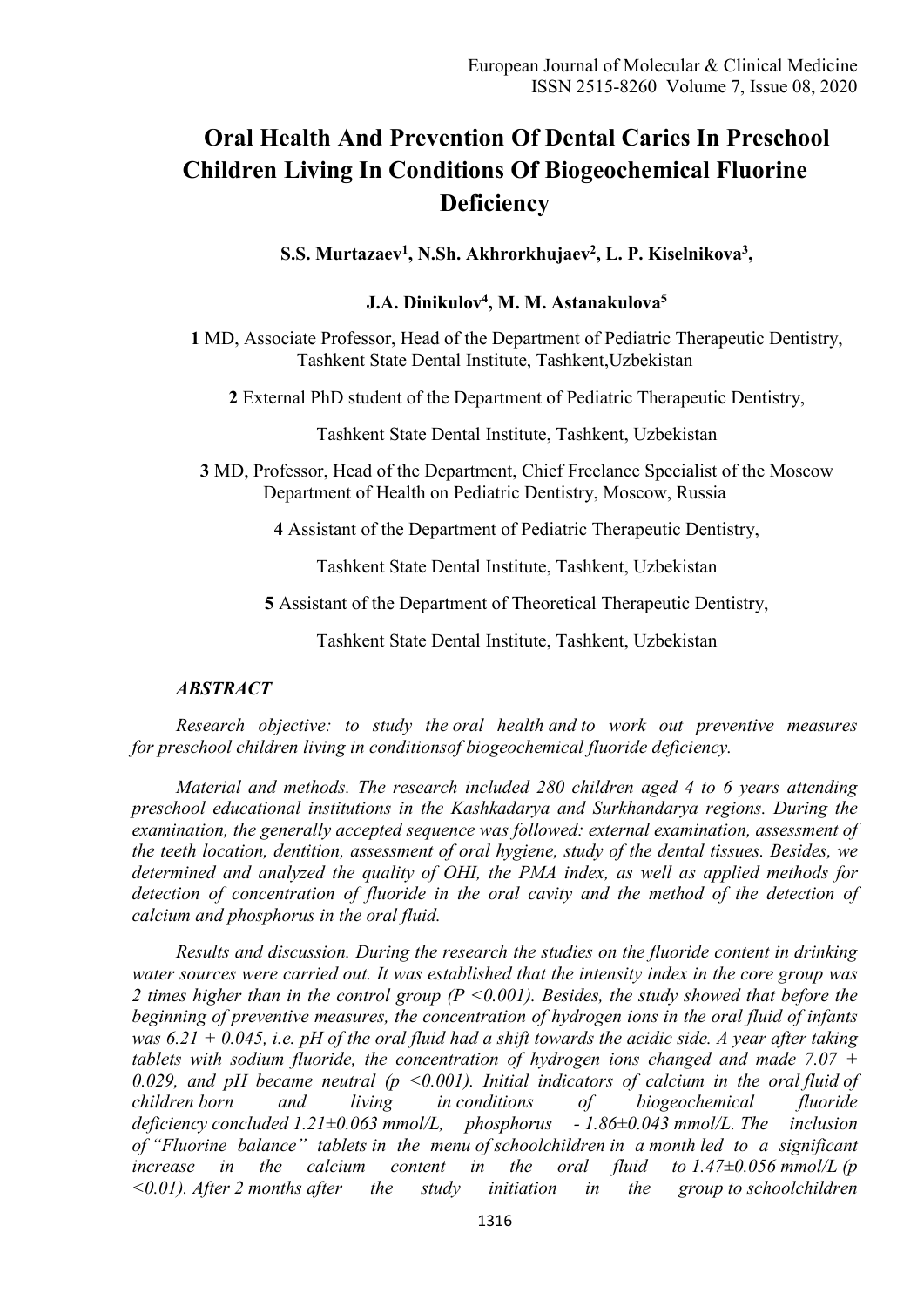*consuming sodium fluoride, we noted a significant increase of phosphorus content 2.14±0.052 mmol/L (p <0,001).* 

*Conclusion. The intensity of dental caries in children of the core group was 2 times (p <0.001) higher than that in the control group. 6 months after the inclusion of fluoride tablets in the menu of children, the fluoride content in the mixed saliva was 0.113±0.0046 mmol/L, i.e. the level of fluoride in the oral fluid of preschoolers of the core group was significantly (p<0.001) higher than the same indicator (0.019±0.0001 mmol/L) in the initial data of the core group before thepreventive measures. Besides, inclusion of fluorinated iodized salt in the menu of preschool children in 6 months contributed to a significant increase in calcium content from 1.21±0.063 to 1.46±0.057 mmol/L (p<0.01) and phosphorus in the oral fluid from 1.86±0.043 to 2.14±0.052 mmol/L (p<0.001).* 

*Key words: dental caries, biogeochemical fluoride deficiency, preventive measures, oral fluid.* 

#### **INTRODUCTION**

Dental caries is one of the most common diseases, the prevention of which is paid much attention in the literature [1, 2, 3, 4].

Prophylaxis of dental caries includes a whole range of measures aimed at its prevention. A necessary condition in the complex of these measures is a rational individual oral hygiene, including the use of special therapeutic and preventive agents [1]. Correctly organized highquality oral hygiene can significantly reduce the incidence of dental caries [2, 9].

In the pathogenesis of dental caries, oral fluid is of particular importance. Numerous studies proved the dependence of the state of organs and tissues of the oral cavity on the composition and properties of the oral fluid [4, 5, 8, 10, 13, 15]. Oral fluid carries out a number of functions, and a very important one is maintaining homeostasis and the associated process of mineralization of tooth enamel. The researches by E.V. Borovsky and V.K. Leontiev [3] established that most of the mineral ions get into the enamel from the oral fluid. In the oral cavity, the process of mineralization occurs when the teeth are washed with saliva. The remineralization of the surface enamel is due to the influenceof calcium and phosphorus of the oral fluid. Oversaturation ofsaliva with Ca and HPO<sub>4</sub> for teeth is the main mechanism for maintaining the constancy of their tissues composition. When the pH reduces to 6.00-6.26, saliva becomes unsaturated with calcium ions and hydroxyphosphate, which leads to the increase of enamel solubility [3].

In Uzbekistan, there is a lack of in-depth researches on the oral health and study of the properties of the oral fluid in children, especially of the southern regions of the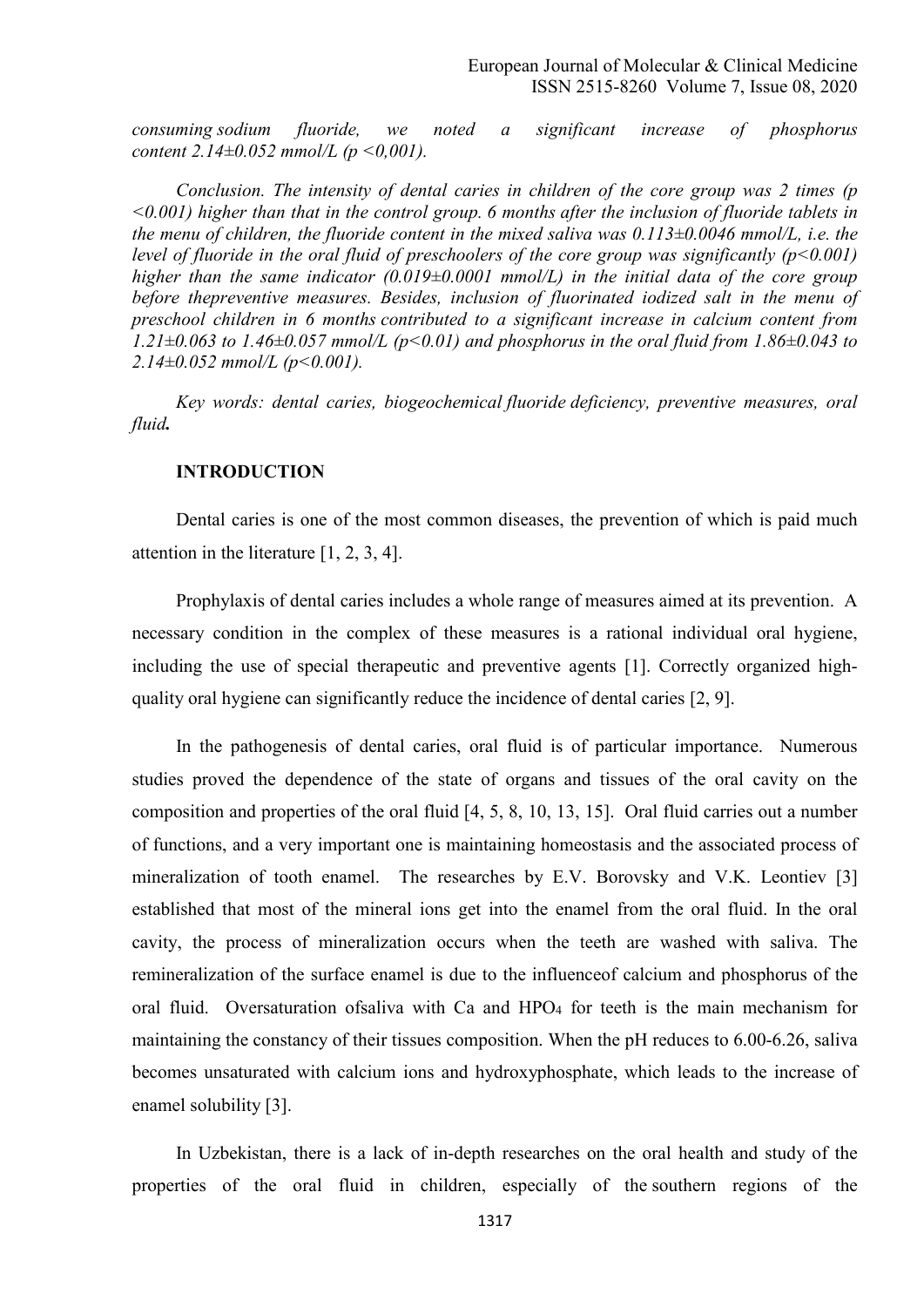republic.Currently, fluorine compounds are recognized as the most studied and effective means of dental caries prevention [7, 12, 16, 19, 20].

Fluorides prevent the development of caries. When ingested in optimal concentrations, fluorine increases the activity of alkaline and acid phosphatases of bone tissue, isocitrate dehydrogenase and liver adenylate cyclase, and has a stimulating effect on bone tissue synthesis, hematopoiesis, and immunity [21, 22]. The mechanism of fluorides effect on mineral metabolism in the dental tissues depends on the method of introducing fluoride into the body. Drinking of pure water with a fluoride concentration less than 0.5 mg/l results in the development ofdental caries. The optimal concentration of fluorine in water for a human is considered to be from 0.7 to 1.2 mg/l, and the threshold concentration for toxicity is 1.5 mg/l. Rugg-Gunn A.J and Murray J.J. [23] analyzed the results of 95 projects on water fluoridation in 20 countries in the period from 1945 to 1972. The reduction of caries in permanent teeth during that period ranged from 29 to 85%, on average 55.6%.

In recent years, many researchessaid about the effective use of fluoride tablets for caries prevention [11, 14, 17]. Pharmacological options for fluoride supplements can be precisely and individually dosed. This fluoride prophylaxis option is independent of food and municipal technology. Sodium fluoride tablets can be prescribed in regions where water fluoridation is not possible. In the Republic of Uzbekistan, there is a problem of the increasing prevalence and intensity of dental caries.One of the factors creating this problem is the low fluoride content in the water.

E. Newbrum [18] recommends prescribing fluoride tablets in regions where water contains less than 0.7 ppmF. The calculation of the fluoride dose should be based not only on the child's age,but also on the individual risk of developing caries [19], as well as on the accurate analysis of the daily introduction of fluoride from all sources [20]. The total dose should not exceed 1 mg F/day (WHO, 1995).

In our country, the prevention of dental caries using fluoridated tablets has not been carried out yet.

Considering all of above mentioned and, especially, the unfavorable oral health of children, the low content of fluoride in the drinking water of the Republic of Uzbekistan, we may conclude that this contingent of children requires a scientifically based approach to the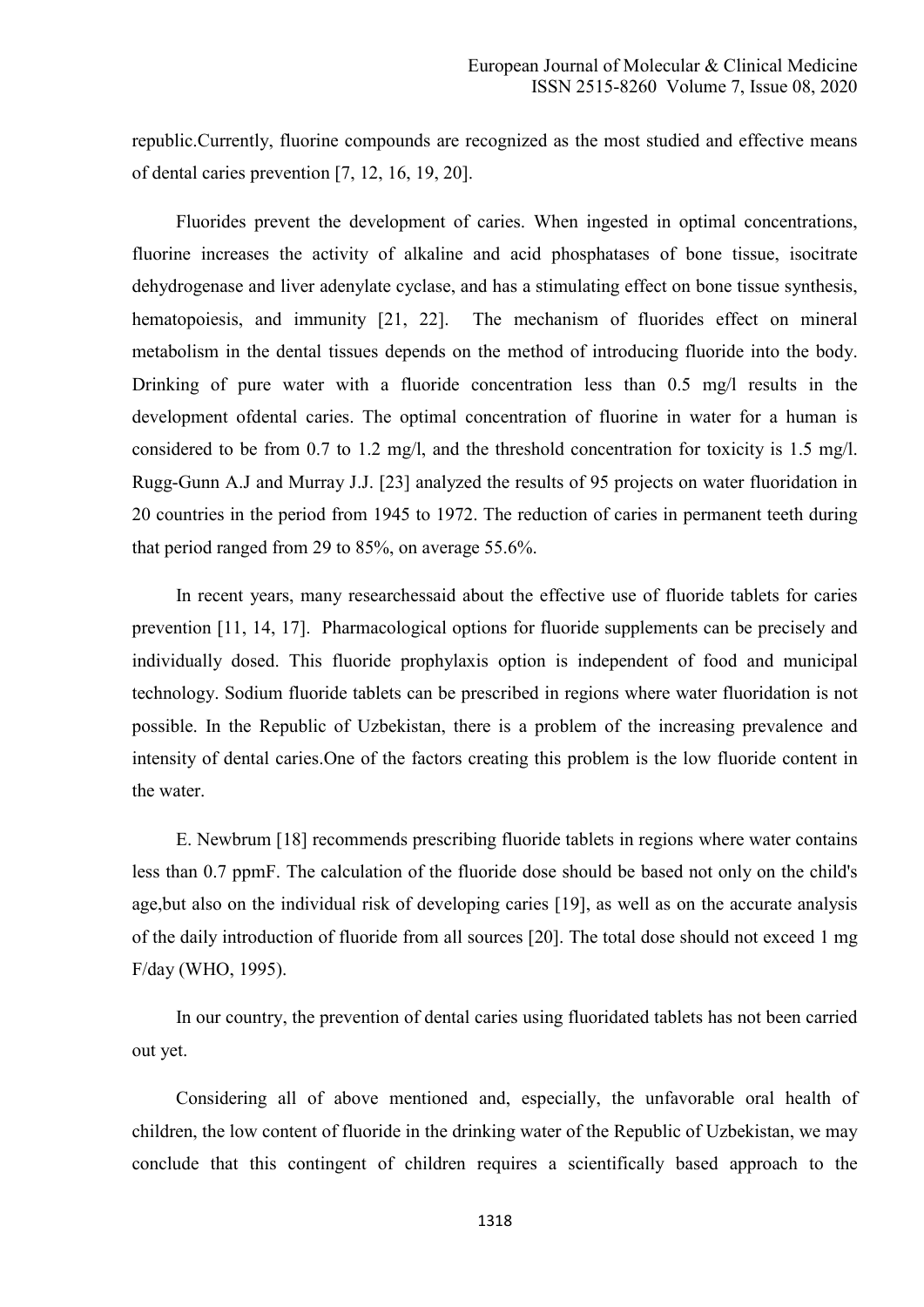implementation of preventive measures and the selection of means for the dental cariesprophelaxis.

#### **RESEARCH OBJECTIVE**

Research objective is to study the oral health and to work outpreventive measures for preschool children living in conditions of biogeochemical fluoride deficiency.

## **MATERIAL AND METHODS**

The object of the study was 280 children aged 4 to 6 years attending preschool educational institutions in the Kashkadarya and Surkhandarya regions. There were 53 boys (58.88%), and 37 girls (41.11%) of the total number of children examined.

Preschool children from various districts of theKashkadarya region (240 children, 129 boys and 111 girls were included in the core group.Children (40 children, 23 boys and 17 girls) living in the mountain areas of the Boysun district of the Surkhandarya region were involved inthe control group.This region, according to ecologists, is the most ecologically favorable southern region of the republic.

During the examination period, all children were practically healthy and were not registered with related specialists. The examination of children was carried out using a standard set of dental instruments under natural light. All data were recorded in a special questionnaire card, with the help of preschool educators. In addition, parents were also questioned to obtain complete information about the child.

During the examination, the generally accepted sequence was followed: external examination, assessment of the teethlocation, dentition, assessment of oral hygiene, study of the dental tissues.

Hygienic history included: when, how many times a day, what and how the child brushed his teeth. As a result of the conducted examinations of children, it was established that all children needed special individual training in hygienic skills and regular quality control of hygienic oral care.

The intensity of caries was determined by the average value ofDecay Missing Filled (DMF) + Decay Missing (DM) indexes of the teeth (T.F. Vinogradova, 1988). This indicator reflects the degree of affection of teeth and cavities in one child. For this purpose, the determination of quantitative values of DMFwas applied, where C is the number of carious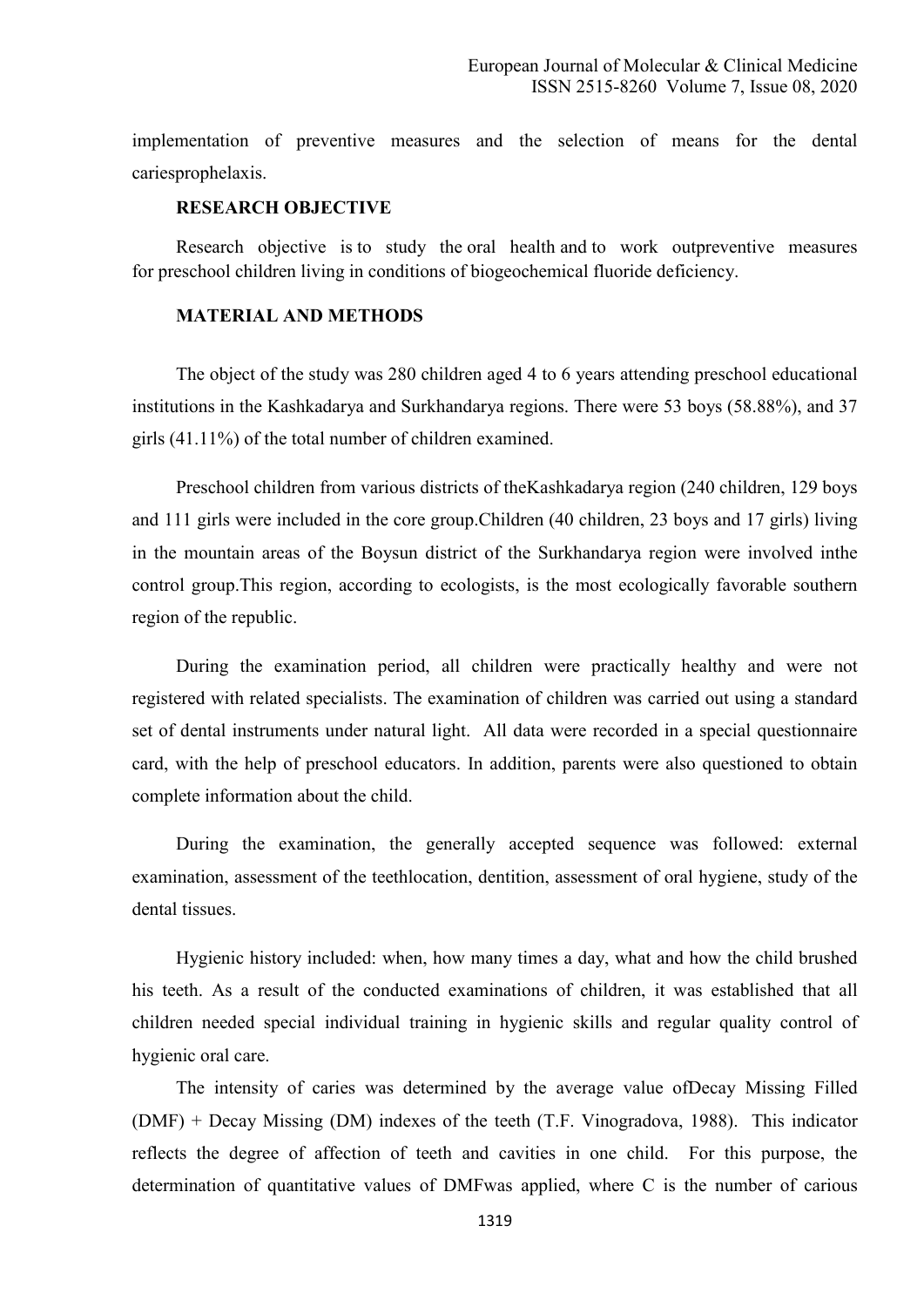(untreated) teeth, F is the number of treated (filled) teeth, and E is the number of extracted teeth or teeth roots to be removed. The sum  $(C+F+E)$  of all affected and lost teeth characterizes the intensity of the carious process in a particular person. For deciduous teeth, the DM indicator is calculated - the number of carious and filled teeth in the temporary bite. Extracted or lost teeth as a result of physiological change in the temporary bite are not taken into consideration. For a mixed bite in children, two indexes are calculated:DM for temporary and DMF for permanent teeth. The total intensity of dental caries lesions is calculated by summing the DM + DMF indexes.

*The prevalence of dental caries* is the ratio of the number of persons with at least one of the signs of dental caries (carious, filled or extracted teeth) to the total number of examined persons, expressed in percentages.

To determine the prevalence, the number of persons with revealed dental caries (except for focal demineralization) is divided by the total number examined in this group, and the result is multiplied by 100.

In order to assess the prevalence of dental caries in the group of examined patients or to compare the value of this indicator in different regions, the WHO evaluation criteria for children are used.

| <b>Prevalence of Caries (%)</b> |           |  |
|---------------------------------|-----------|--|
| Low                             | $0 - 30$  |  |
| Average                         | $31 - 80$ |  |
| High                            | 81-100    |  |

To assess the hygienic state of the oral cavity, the hygiene index was determined by the method of Yu.A. Fedorov and V.V. Volodkina (1972).

As a test for hygienic cleaning of teeth, the staining of the labial surface of the six lower front teeth with iodine-potassium solution was used (potassium iodide - 2 g; crystalline iodine - 1 g; distilled water - 40 ml).

The quantitative assessment was carried out according to a five-point system:

- staining of the entire surface of the tooth crown 5 points;
- staining of 3/4 of the tooth crown surface 4 points;
- staining of  $1/2$  of the tooth crown surface 3 points;
- staining of 1/4 of the tooth crown surface 2 points;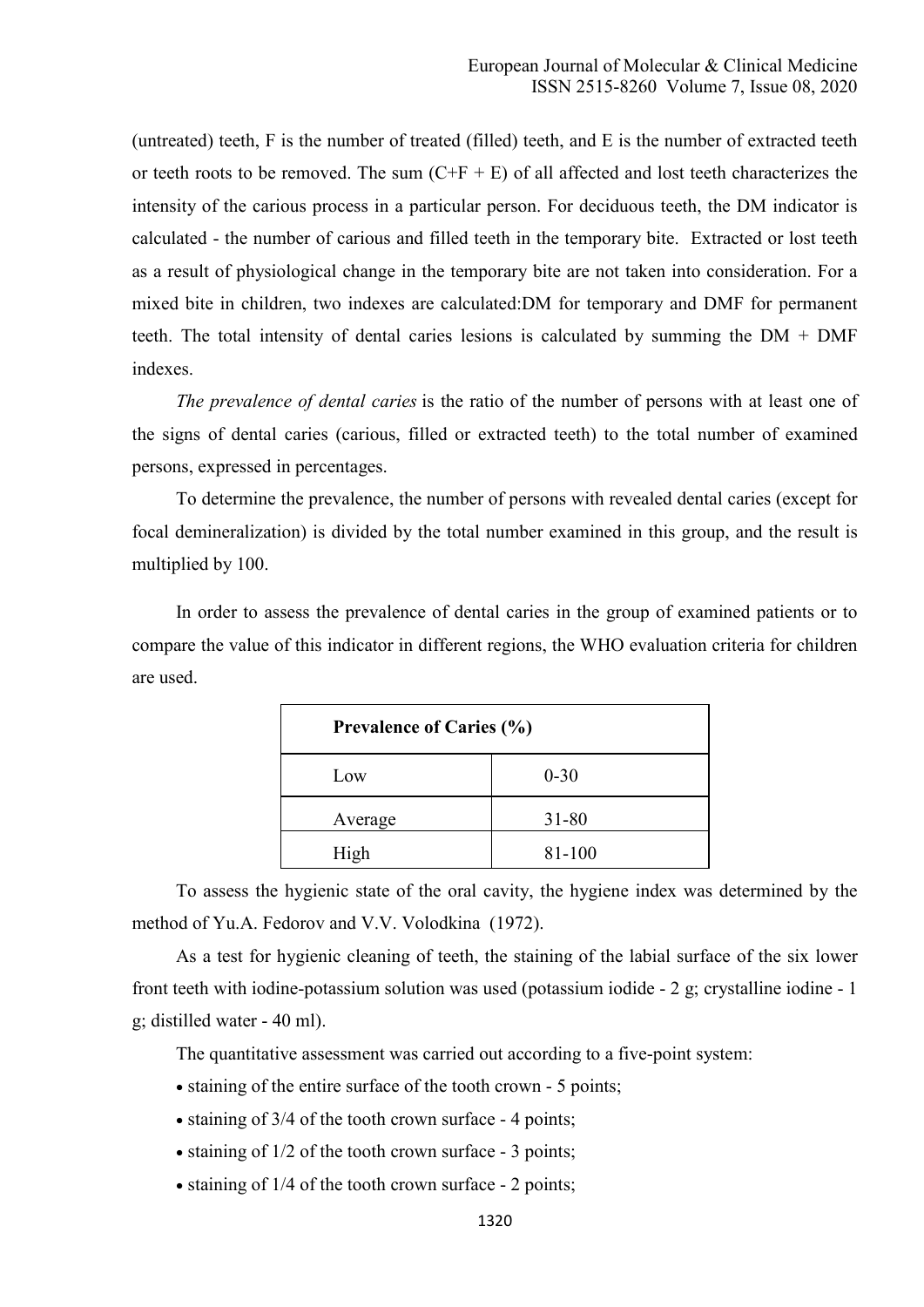lack of staining of the surface of the tooth crown - 1 point.

By dividing the score by the number of examinedteeth, an indicator of oral hygiene was obtained (hygiene index - OHI).

The calculation was made according to the formula:

 $Kav = \underline{\sum Ki}$ n

where, Kav. - is the general oral hygienic index;

Ki - is the hygienic index of cleaning of one tooth;

n -is the number of teeth [usually 6].

The quality of oral hygiene was assessed as follows:

- $\bullet$  good OHI 1.1 1.5 points;
- satisfactory OHI 1, 6 2.0 points
- unsatisfactory OHI 2.1 2.5 points;
- $\bullet$  bad OHI 2.6 3.4 points;
- $\bullet$  very OHI IG 3.5 5.0 points.

With regular and proper oral care, the hygiene index is within 1.1–1.6 points; OHI value of 2.6 or more points indicates the lack of regular dental care. This index by Y.A. Fedorov and V.V. Volodkina is quite simple and available for application in any conditions, even when conducting mass dental examinations of the population. It can also serve fordetermination the quality of dental cleaning in hygiene education. Its calculation is carried out quickly, with sufficient information content to draw conclusions on the quality of dental care.

To assess the severity of gingivitis (and subsequently to register the dynamics of the process), the **papillary-marginal-alveolar index (PMA) was used**. Various modifications of this index have been proposed, but in practice the PMA index is more often used in the modification of Parma (1960).

**The PMA index** is assessed according to the following codes and criteria:

- 0 –absence of inflammation;
- 1 inflammation of only papilla gingivalis(R);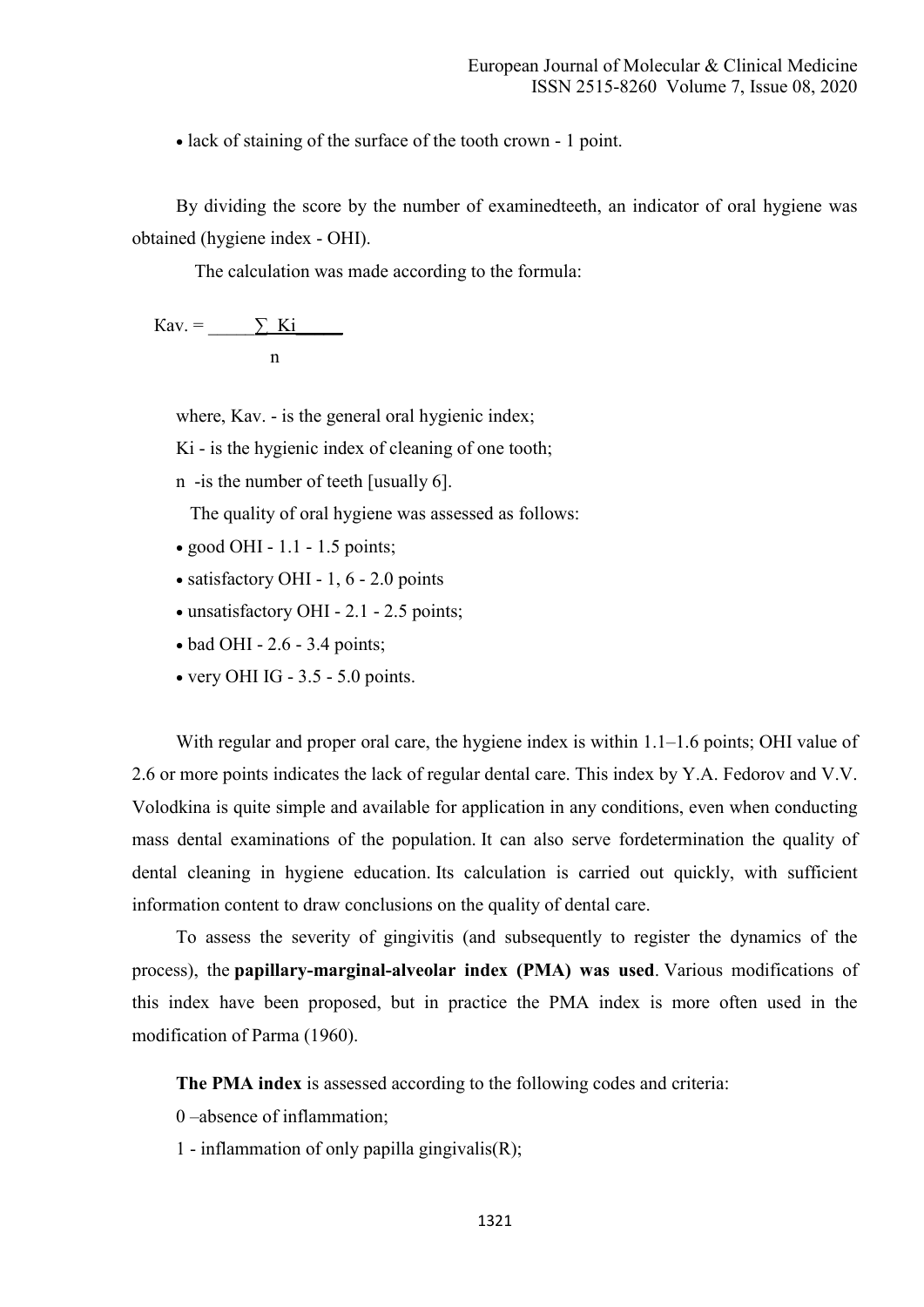2 - inflammation of the marginal gums (M);

3 - inflammation of the alveolar gums (A).

**The PMA index is** calculated by the formula:

 $PMA = \frac{\text{sumofscores}}{\text{Zxnumberofteeth}} \times 100\%$ 

The number of teeth (while maintaining the integrity of the dentition) is taken into account depending on age:

6 - 11 years old - 24 teeth,

12 - 14 years old - 28 teeth,

15 years and older - 30 teeth.

Note: if there are missing teeth, then it is divided by the number of teeth present in the oral cavity.

Normally, the PMA index is 0. The higher the digital value of the index, the higher the intensity of gingivitis.

#### **Evaluation criteria for the PMA index:**

30% or less - mild gingivitis;

31-60% - moderate severity;

61% and more - severe.

#### **Method of determining the concentration of fluoride in the oral fluid**

The total concentration of fluorides in water and in the oral fluid was determined by the potentiometric method (GOST 4386-89). For this purpose, an electrode system was used, consisting of a fluoride-selective electrode and an auxiliary silver-chloride electrode. Drinking water intake was carried out in the main districts of the Kashkadarya, Surkhandarya and Tashkent regions. To determine the content of fluorides in water and saliva, 2-4 ml of the sample was used. Saliva was taken 60 minutes after having a meal with "Fluorine balance" tablets added to it. The samples were treated with a citrate-ethanol buffer solution in the ratio sample: buffer = 2:1, and the fluoride concentration was measured with an EV-74 ion meter. The lower limit of detection for fluoride using a fluorine-selective electrode was 1 x 10 mmol/L, which corresponded to 0.02 mg fluorine per liter. The survey was carried out at 25° C. All laboratory glassware and containers of oral fluid were frozen under laboratory conditions at -  $20^{\circ}$  C. Determination of the fluoride level in the oral fluid was carried out in 138 preschool children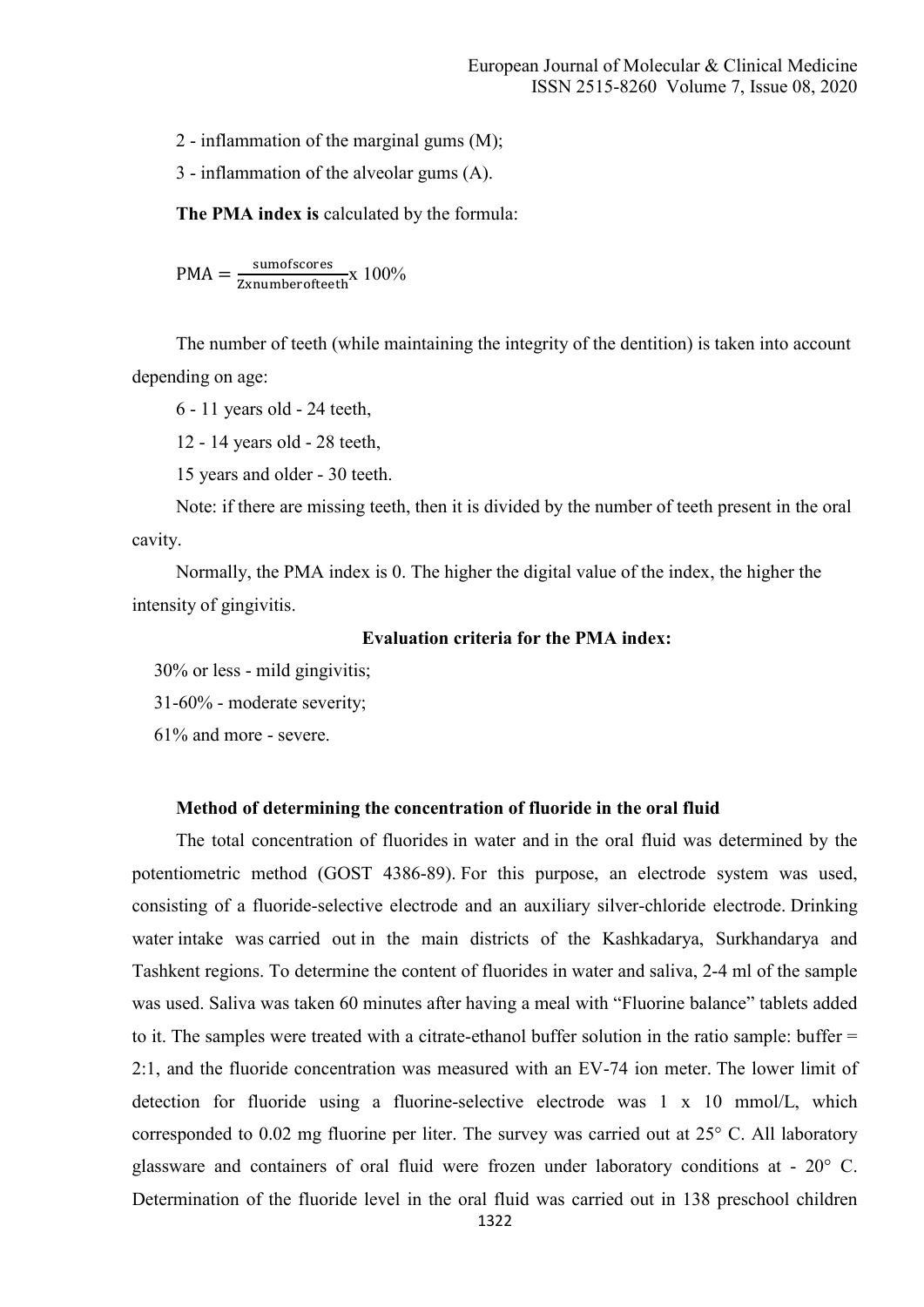born and living in conditions of biogeochemical fluoride deficiency (content in drinking water 0.02-0.08 mg/l) associated withthe consumption of "Fluorine balance" with fluoride content 0.05 mg.

## **Method for determining the concentration of calcium and phosphorus in the oral fluid.**

The methods for the determination of calcium and phosphorus in the oral fluid are similar to the methods for the determination of these elements in natural waters. The method for determining calcium is based on the formation of a complex of calcium ion with the anion of ethylenediaminetetraacetic acid (Trilon B), which is stable in a strongly alkaline medium at pH=12-13. The complex of magnesium ions in this medium is destroyed, and magnesium is released in the form of hydroxide. The absence of free calcium ions during the titration with trilon B was detected by the murexideindicator. In the presence of calcium, the solution of murexide (purple) changes color to red.

The oral fluid in a volume of 0.5–1.0 ml was diluted with distilled water to 50 ml, then added 1 ml of 1% solution of hydroxidamine hydrochloride, 2 ml of 2% sodium hydroxide solution, several crystals of murexideand tied with 0.005% solution of Trilon B. The lower detection limit of calcium in the oral fluid in 0.5 ml of saliva used for analysis made 8.0 mg/l.

The determination of phosphorus was based on the reaction of fluorophosphates with ammonium molybdate in an acidic medium. The resulting yellow heteropoly acid under the action of reducing agents (ascorbic acid, tin chloride) turned into an intensely stained blue compound. To destroy proteins, 0.1 ml of saliva was treated with 2.4 ml of 7% trichloroacetic acid solution, then the solution was centrifuged. For the analysis an aliquot of the centrifugate  $(0.1–2.0 \text{ ml})$  was used. The intensity of the staining was measured using an FEC-56 photoelectric color heater. The calculation was carried out according to the calibration schedule.

The lower limit of phosphorus in the oral fluid was 1.0 mg/l.

#### **Statistical processing of quantitative data**

Statistical research methods included methods of variation statistics (determination of the arithmetic mean value - M, mean standard error - m, Student's significance criterion – t). The data were processed using the Statistica software package. Taking into account the sample size, the probability of difference p was determined. To assess the significance of differences of compared arithmetic values the Student-Fischer t-criterion was used. P<0.05 was considered statistically significant.

#### **RESULTS AND DISCUSSION**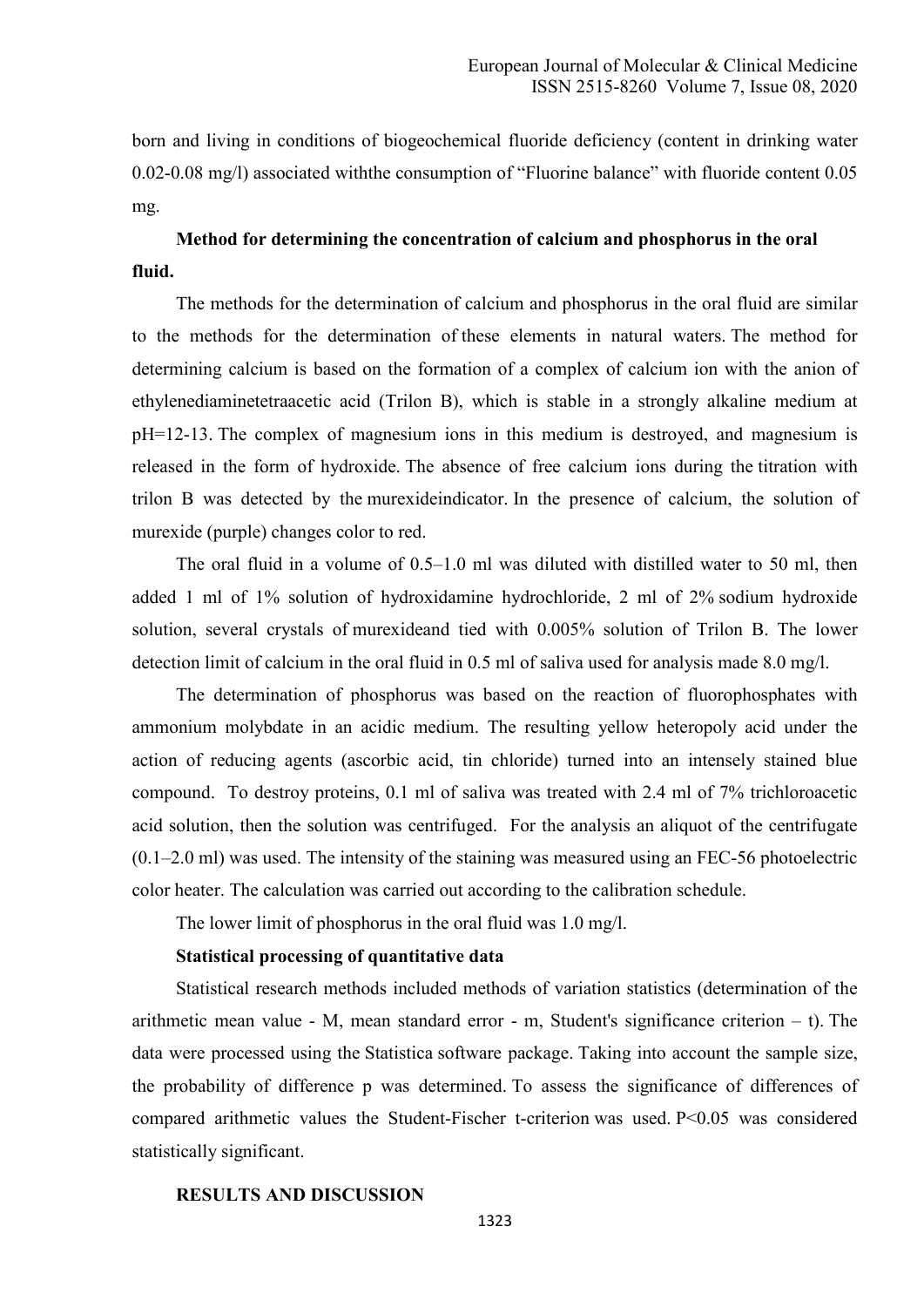According to the regulations of the research worksat the Department of Pediatric Therapeutic Dentistry,the studies on the fluoride content in drinking water sources were carried out. The part of those studies included the determination of the fluorine content in drinking water in the southern and eastern regions of the Republic of Uzbekistan. As can be seen from the Table 1, the results of water samples analysis from the southern and eastern regions of the republic showed the presence of a low content of fluorides in all surveyed sources. Thisfact requires further study on the incidence of caries among the population living in these regions.

## **Table 1**

| Place of                                                | Fluoride           | Place of                                            | Fluoride          |  |
|---------------------------------------------------------|--------------------|-----------------------------------------------------|-------------------|--|
| watersampling( $n=12$ )                                 | content in water   | watersampling                                       | content in water  |  |
|                                                         | $mg/l(M+m)$        | $(n=12)$                                            | $mg/1 (M+m)$      |  |
| in<br>Drinking water<br>the<br>Kitab district           | $0.14\pm0.007$     | Drinking water in the<br>Bustonlikdistrict          | $0.260 \pm 0.038$ |  |
| <b>Drinking</b><br>water from<br>drinking fountains     | $0.060 \pm 0.002$  | Drinking water in the<br>Angrendistrict             | $0.181 \pm 0.014$ |  |
| Drinking water in Karshi                                | $0.060 \pm 0.002$  | Drinking<br>water in the YukoriChirchik<br>district | $0.101 \pm 0.008$ |  |
| Drinking water<br>in<br>the<br>Muborakdistrict          | $0.05 \pm 0.002$   | Drinking<br>water<br>in the Buka district           | $0.114 \pm 0.005$ |  |
| in<br>Drinking<br>water<br>the Guzor district           | $0.050 \pm 0.0016$ | <b>Drinking</b><br>water<br>in the Bekabad district | $0.411 \pm 0.01$  |  |
| in<br>Drinking<br>water<br>theDekhkonoboddistrict       | $0.08 \pm 0.003$   | Drinking<br>water<br>in the Parkent district        | $0.233 \pm 0.02$  |  |
| in<br><b>Drinking</b><br>water<br>the Koson district    | $0.050 \pm 0.0012$ | Drinking<br>water<br>in<br>Nurafshan                | $0.273 \pm 0.007$ |  |
| in the<br><b>Drinking</b><br>water<br>Akkurgan district | $0.227 \pm 0.004$  | Drinking<br>water<br>in the Piskent district        | $0.175 \pm 0.01$  |  |
| in<br>Drinking<br>water<br>the Chinaz district          | $0.167 \pm 0.007$  | Drinkingwater<br>in Akhangaran                      | $0.157 \pm 0.009$ |  |

## **Results of water samples analysis in the southern and eastern regions of the Republic of Uzbekistan to determine the concentration of fluorine ions**

As a result of the present study, we have compiled comparative tables on the state of dental health of children living in the southern regions of the Republic of Uzbekistan (the Kashkadarya and Surkhadarya regions) (Table 2). The prevalence of caries is not significantly different in both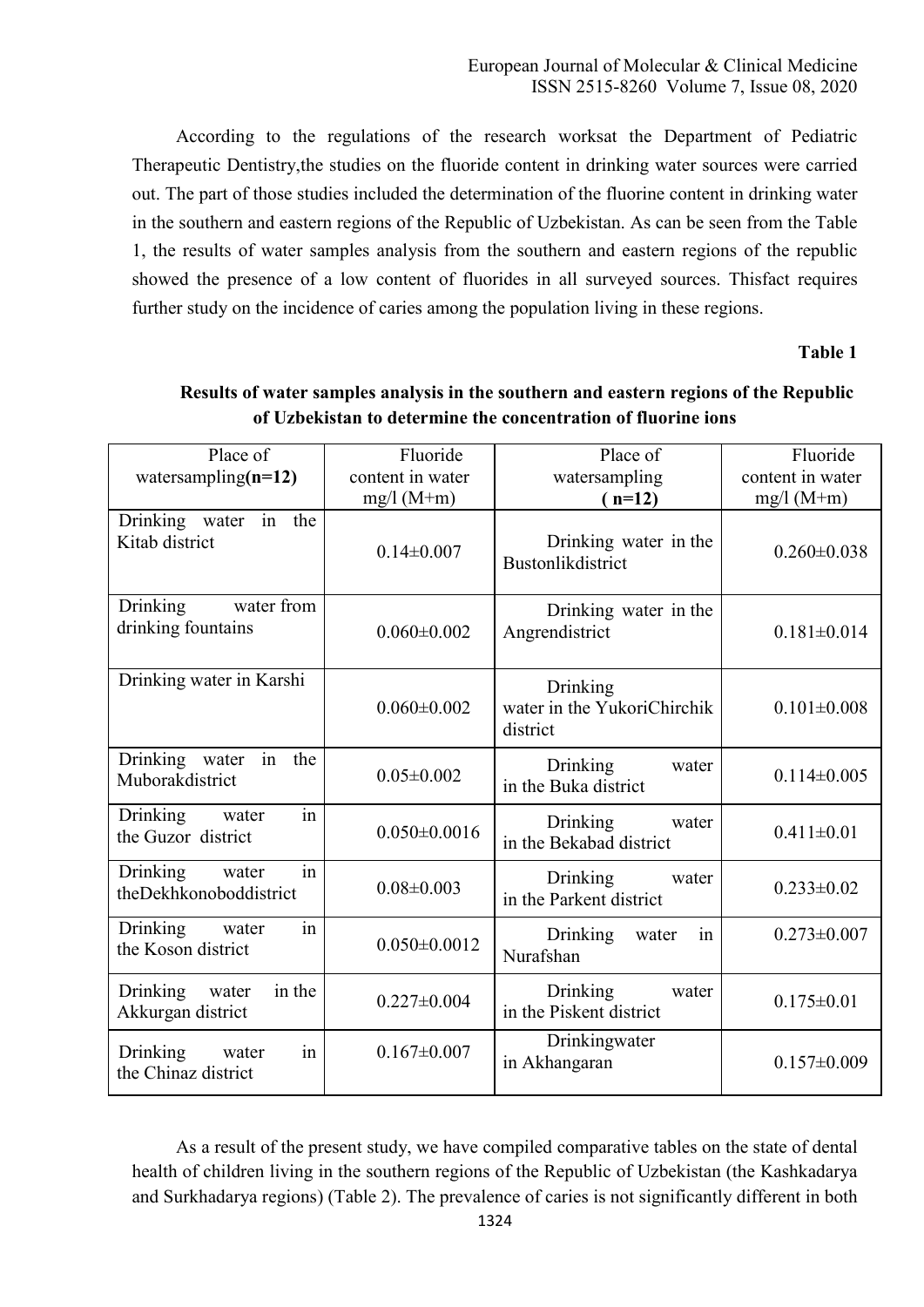areas. However, the intensity index in the core group was 2 times higher than in the control group ( $P \le 0.001$ ). The comparative characteristics show that the hygienic state according to the Fedorov-Volodkina index, of the oral cavity of children and the PMA index values were also higher in relation to the control group.

## **Table 2**

| Oral health of preschool children in the Kashkadarya and Surkhandarya regions |  |  |  |  |  |  |
|-------------------------------------------------------------------------------|--|--|--|--|--|--|
|-------------------------------------------------------------------------------|--|--|--|--|--|--|

| Index                          | Control<br>group $(n=40)$ | Core group ( $n = 240$ ) | R           |
|--------------------------------|---------------------------|--------------------------|-------------|
| $DMF + DM (DM)$                | $2.4 + 0.3$               | 4, $84 \pm 0$ , 19       | ${}< 0.001$ |
| <b>PMA</b>                     | $15.04 + 1.01$            | $19,08 + 0.67$           | < 0.001     |
| GI                             | $1.75 + 0.1$              | $2, 29 + 0.05$           | < 0.001     |
| Prevalence of dental<br>caries | 85%                       | 89.6%                    |             |

#### **Table 3**

#### **Physiochemical properties of mixed saliva of preschool children in theKashkadarya and Surkhandarya regions**

| Group                   | Control<br>$(n=20)$ | Core $(n=138)$     | R       |
|-------------------------|---------------------|--------------------|---------|
| Calcium $(Ca)$ mmol/L   | $1.875 \pm 0.12$    | $1.21 \pm 0.063$   | < 0.001 |
| Fluorine $(F)$ mmol/L   | $031 \pm 0.0014$    | $0.019 \pm 0.0001$ | < 0.001 |
| Phosphorus $(P)$ mmol/L | $2.94 \pm 0.12$     | $1,86 \pm 0.043$   | < 0.001 |
| pH                      | $6.5 \pm 0.13$      | $6,21\pm0,045$     | < 0.05  |

Most studies convincingly prove the dependence of the state of the organs and tissues of the oral cavity on the composition and properties of the oral fluid. Considering that children of the core group have higher rates of prevalence and intensity of dental caries, the following parameters of the oral fluid were studied: pH value, calcium, phosphorus, fluoride content in saliva.

The pH factor is the main natural regulator of the homeostasis of the enamel mineral components: the lower it is, the faster the process of demineralization is carried out. We revealed differences in the concentration of hydrogen ions in the oral fluid of children in the control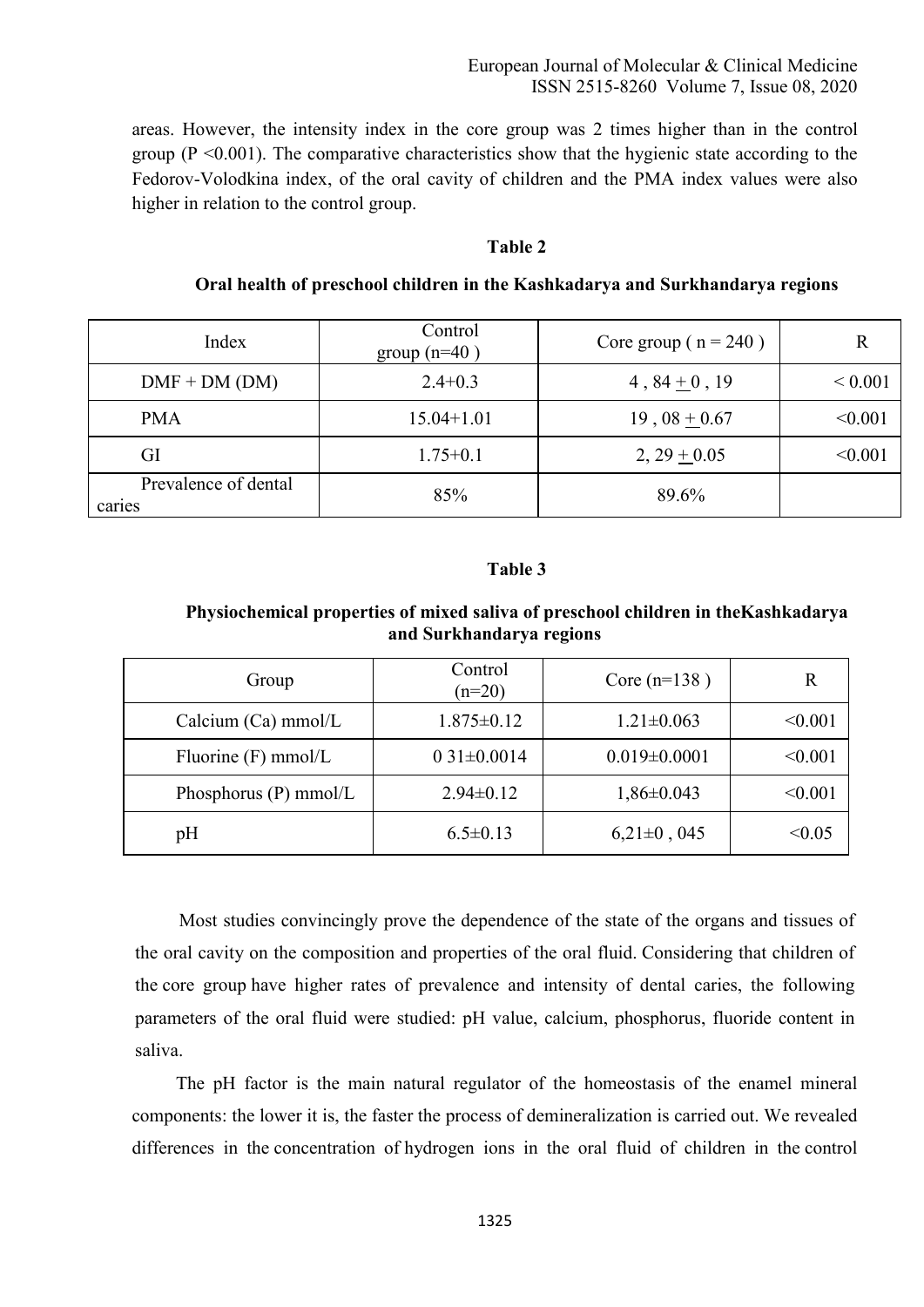and core groups. The average pH of oral fluid inchildren of those groups made  $6.5\pm0.13$  and 6.21 $\pm$ 0.045 respectively (p < 0.05, Table 3).

Mixed saliva index is an important diagnostic criterion in maintaining the oral health. The mineralizing ability of saliva is dependent on the content of phosphorus, calcium, and fluoride ions in it. The study of the physical and chemical properties of the oral fluid showed the following results:

Differences in the content of inorganic phosphorus in the oral fluid of preschool children in the control and core groups were revealed: 2.94±0.12 mmol/Land 1.86±0.043 mmol/L, respectively ( $p \le 0.001$ , Table 3).

The calcium content in the oral fluid of preschool children in the core group was slightly lower than in children of the control group (on average -1.875±0.12 mmol/Land 1.21 $\pm$ 0.063 mmol/L, respectively) (p < 0.001, Table 3).

The concentration of fluoride ions in the oral fluid of children in the coregroup was  $0.019 \pm 0.0001$  mmol/L, while in the control group this figure was 0.031±0.0014 mmol/L. Differences are statistically significant (p<0.001, Table 3).

Thus, the analysis of data on the trace element composition of the oral fluid showed its decrease in all studied parameters in children living in the Kashkadarya region.

Informationon the content of calcium fluoride and phosphorus in the oral fluid of schoolchildren at the stage of sodium fluoride tablets consumption associated with biogeochemical fluoride deficiency causerather considerable interest. Fluorides effectively prevent the development of dental caries. It was provedthat the endogenous use of fluorides during the formation and mineralization of teeth contributes to the saturation of the enamel with hydroxyfluorideapatites, leading toan increase of dental cariesresistance. To prevent the development of caries in deciduous teeth, WHO recommends prescribing sodium fluoride tablets to children at the age of 6 months.

Children of thepreventive group wereappointed "Fluorine balance"tablets, containing 0.55 mg of fluoride, 1 tablet daily. During the year, the clinical effectiveness of preventive measures was assessed in terms of increasing the prevalence and intensity of dental caries. The effect of preventive measures on the properties of the oral fluid was assessed by changes in the dynamics of pH values, content of calcium, phosphorus and fluorine in saliva.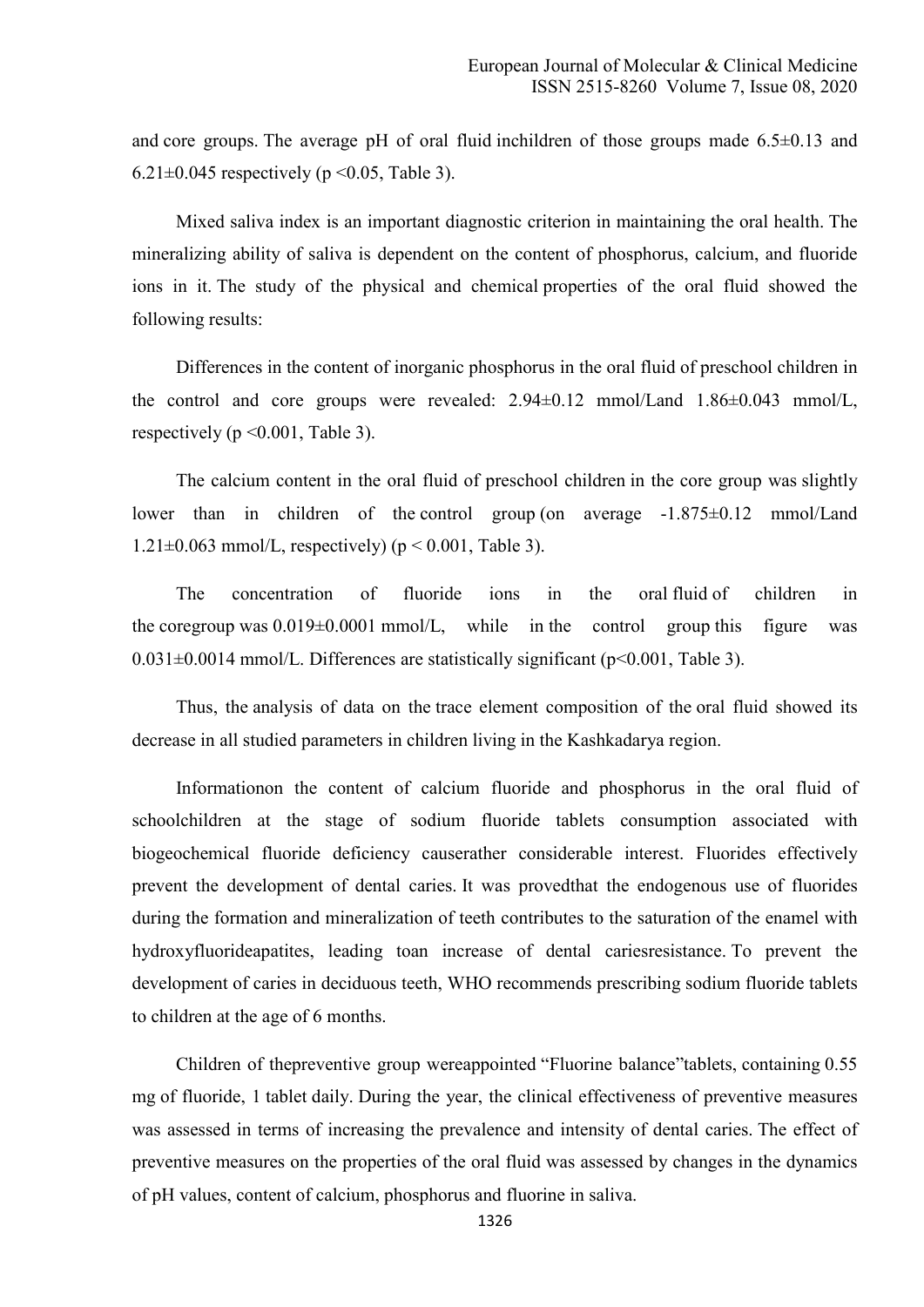Data on the dynamics of the dental caries prevalence in the preschool children under the influence of sodium fluoride tablets prophylaxis are presented in the table 4.

As can be seen from the Table 4, the prevalence of caries of deciduous teethdecreased from 90.57 to 89.58% two months aftertaking fluoride tablets. Under the influence of dental caries prophylaxis with sodium fluoride tablets after 12 months, the prevalence of dental caries reached 88.4%.

We also studied the change in the intensity of dental caries in children of the preventive group under the influence of taking sodium fluoride tablets (Table 4).

Besides, the Table 4 shows that the intensity of dental caries a month after the beginning of prophylaxis according to the DMF+DM indexes 4.96±0.26. After 12 months a decrease in the intensity of cariesto  $4.91\pm0.23$  was noted(p <0.001) in relation to the control group. The increase in intensity in the preventive group according to the DMF+DM index was not observed.

Oral hygiene in children of the core group before the preventive measures was evaluated as unsatisfactory, as the proportion of stained surfaces was 2.42±0.32 points*.* After carrying out preventive measures, we noted a clear tendency to improvement after 2 and 12 months, that made 1.8±0.067 and 1.67±0.062 respectively.The state of cavity hygiene was assessed as satisfactory.

#### **Table 4**

## **Dynamics of changes in the oral health of preschool children of the main group after a complex of preventive measures**

| Index                             | Control (n<br>$=40$ | Before<br>$(n=138)$         | After<br>2 months<br>$(n=138)$           | After<br>12 months $(n=138)$           |
|-----------------------------------|---------------------|-----------------------------|------------------------------------------|----------------------------------------|
| $DMF +$<br>DM (DM)                | $2.4 \pm 0.3$       | 4, $96 \pm 0.26$ *<br>$***$ | $4.94 \pm 0.26$<br>***                   | $4.91 \pm 0.23$ ***                    |
| <b>PMA</b>                        | $15.04 \pm 1.01$    | $19.48 \pm 0.89$ *<br>**    | $14.82 \pm 0.56$<br>$\wedge\wedge\wedge$ | $13.56 \pm 0.18$ * ^<br>$\wedge\wedge$ |
| GI                                | $1.75 \pm 0.1$      | $2.42 \pm 0$ , $22 *$       | $1.8 \pm 0.067$                          | $1,67\pm0,062$                         |
| Prevalenc<br>eof dental<br>caries | 85%                 | 90.57%                      | 89.85%                                   | 88.4%                                  |

Note: \*- differences relative to the data of the control group are significant (\*\*\*- P<0.001);  $\sim$ - differences relative to the data of the group before treatment are significant ( $\sim$ - P <0.01,  $\sim$ P<0.001)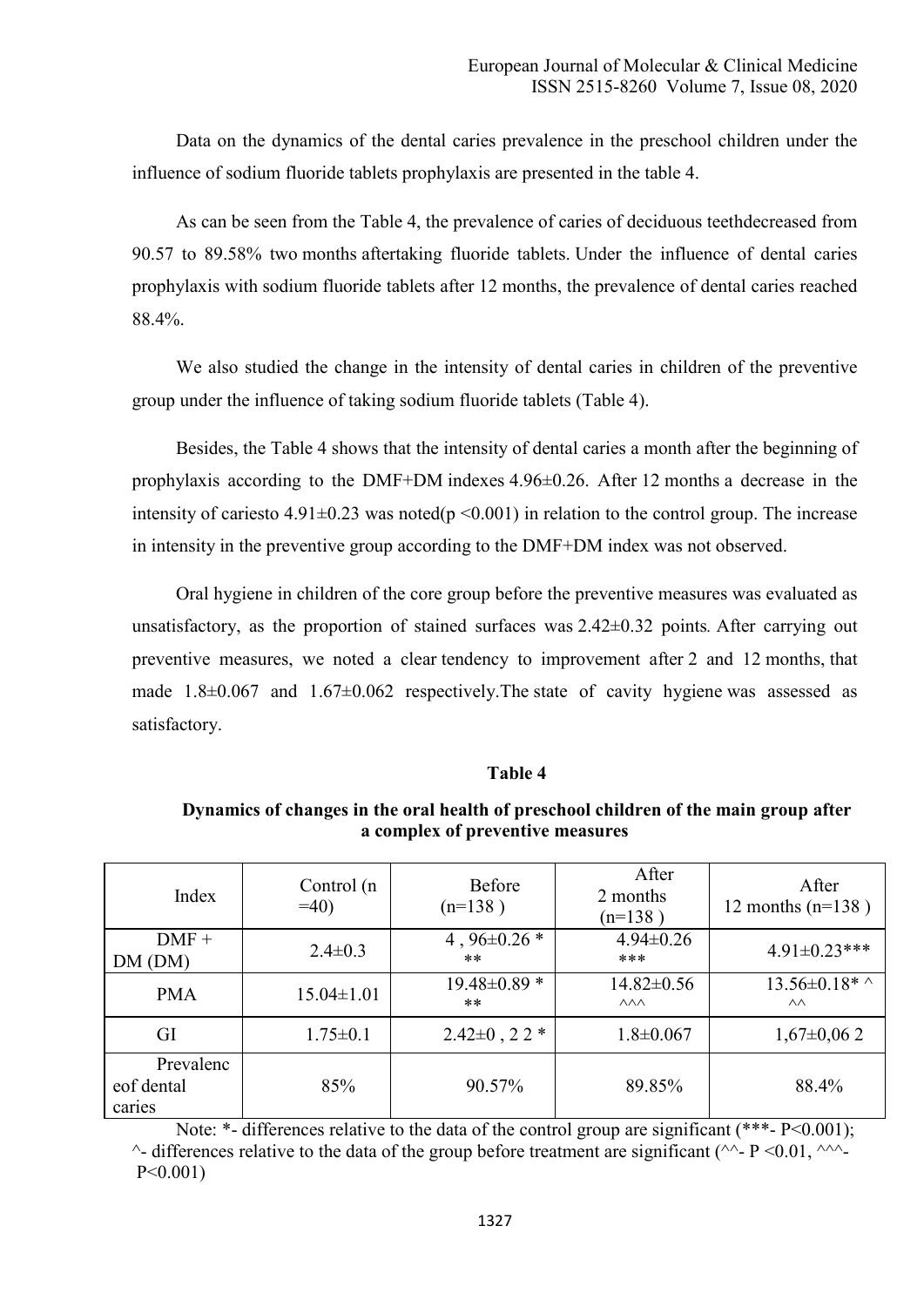It was established that before starting thepreventive measures, the concentration of hydrogen ions in the oral fluid of infants was  $6.21 + 0.045$ , i.e. pH of the oral fluid had a shift towards the acidic side (Table 5). A year after taking tablets with sodium fluoride, the concentration of hydrogen ions changed and made  $7.07 + 0.029$ , and pH became neutral (p  $< 0.001$ ).

Indicators of the fluoride level in the oral fluid of children, depending on the duration of sodium fluoride consumption under conditions of biogeochemical fluoride deficiency, are presented in the Table 5. The initial indicators of the fluoride content in the oral fluid of preschool children of the core group, born and living in conditions of biogeochemical fluoride deficiency, were 0.019±0,0001 mmol/L. Inclusion of sodium fluoride tablets in the diet of children of a preschool educational institution after 2 months led to a significant increase of fluoride in the oral fluid up to  $0.12\pm0.009$  mg/l (p <0.001). The level of fluoride in the oral fluid of children of the core group  $(0.029 \pm 0.002 \text{ mg/l})$  was significantly (p <0.001) higher than the same indicator (0.018±0.001 mg/l) determined in the oral fluid of children in the control group.

12 months after the study initiation in the group of children consuming sodium fluoride, the fluoride content was 0.113±0.0046 mmol/L, i.e. the fluoride level in the oral fluid of preschoolers in the core group was significantly ( $p \le 0.001$ ) higher than the same indicator  $(0.019\pm0.0001$  mg/l) in the initial data of the core group before the preventive measures.

| <b>Table 5</b>                                                                   |
|----------------------------------------------------------------------------------|
| Dynamics of changes in the physical and chemical properties of mixed saliva      |
| of preschool children of the core group after the complex of preventive measures |

| Index                           | Control<br>$(n=20)$   | <b>Before</b><br>$(n=138)$      | After 2 mon<br>ths<br>$(n=138)$           | After 12 months<br>$(n=138)$ |
|---------------------------------|-----------------------|---------------------------------|-------------------------------------------|------------------------------|
| Calcium<br>$(Ca) \text{mmol/L}$ | $1.875 \pm 0.1$<br>2  | $1.21 \pm 0.063$ ***            | $1.47 \pm 0.056$<br>** ^^                 | $1.46 \pm 0.05$ 7 ** ^^      |
| Fluorine<br>$(F)$ mmol/L        | $0.31 \pm 0.00$<br>14 | $0.019 \pm 0.0001$ **<br>$\ast$ | 0,<br>$12\pm0.009***$ AAA                 | $0,113\pm0.0046$ *** ^^^     |
| Phosphorus<br>$(P)$ mmol/L      | $2.94 \pm 0.12$       | $1.86 \pm 0.043$ ***            | $2.14 \pm 0.052$<br>*** $\land\land\land$ | $2.27 \pm 0.047$ *** ^^^     |
| Ph                              | $6.5 \pm 0.13$        | $6.21 \pm 0.045*$               | $7.11 \pm 0.032$<br>*** $\land\land\land$ | $7.07 \pm 0.029$ *** ^^^     |

Note:  $*$ - differences relative to the data of the control group are significant ( $*$ - P < 0.05,  $*$ -P < 0.01, \*\*\*- P < 0.001);  $\land$ - differences relative to the group data before treatment are significant (^^-  $P \le 0.01$ , ^^^-  $P \le 0.001$ )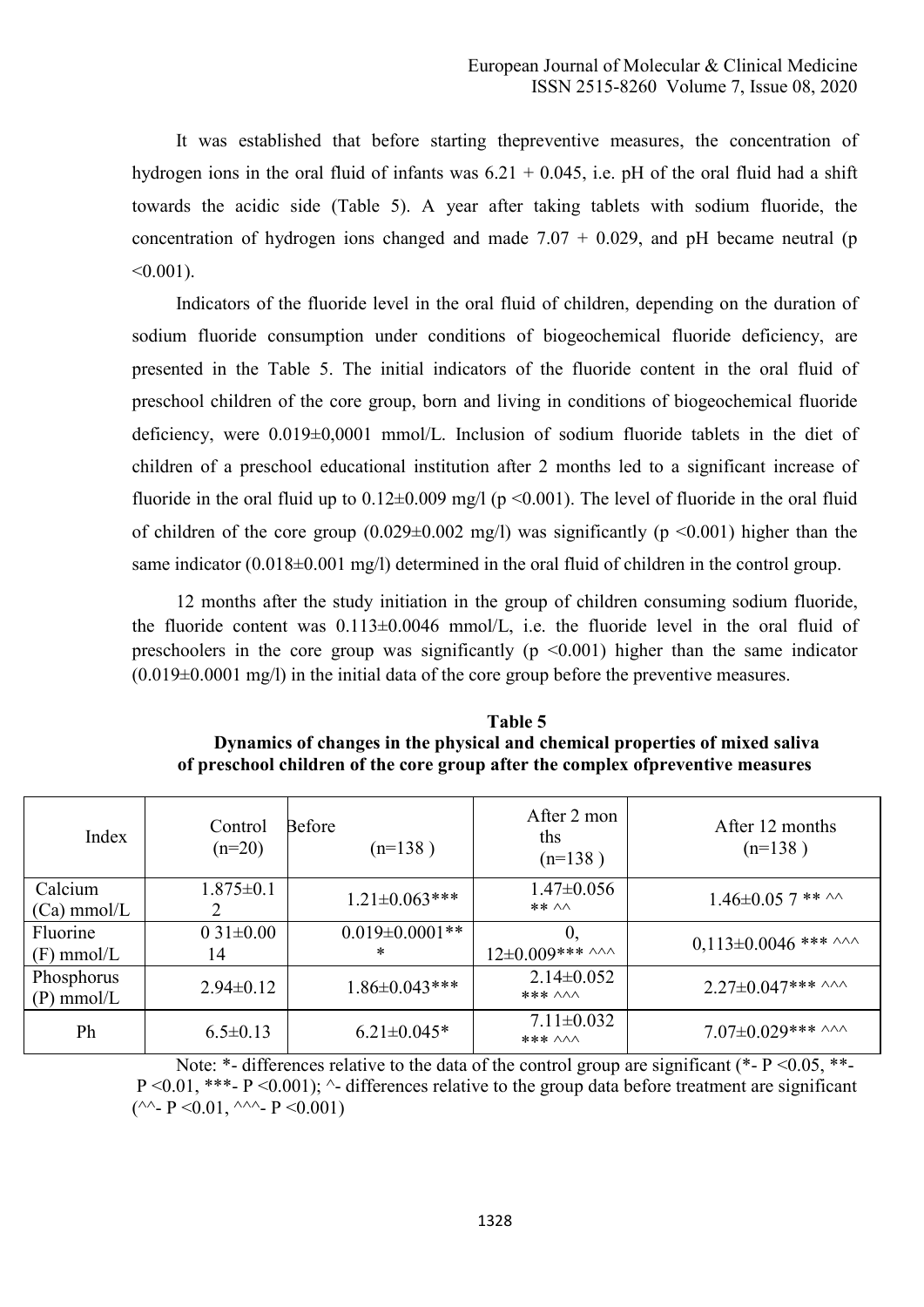Indicators of calcium and phosphorus level in the oral fluid of schoolchildren, depending on the duration of sodium fluoride consumption in conditions of biogeochemical fluoride deficiency are presented in the Table 5.

Initial indicators of calcium in the oral fluid of children born and living in conditions biogeochemical fluoride deficiency concluded 1.21±0.063 mmol/L, phosphorus - 1.86±0.043 mmol/L. The inclusion of "Fluorine balance" in the menu of schoolchildren after a month resulted in a significant increase in the calcium content of the oral fluid to  $1.47\pm0.056$  mmol/L (p < 0.01). 2 months after the studyinitiation in the group to schoolchildren consuming sodium fluoride, we noted a significant increase ofphosphorus content  $2.14\pm0.052$  mmol/L (p <0,001).

Further consumption of sodium fluoride tablets by the end of the year: the study contributed to the preservation of the previous level of calcium in the oral fluid  $(1.46\pm0.057)$  mmol/L; the results were significant in relation to the control and the initial values of the core group  $(p<0.01)$ . The phosphorus level increased to 2.27 $\pm$ 0.047 mmol/L (p<0.001). The oversaturation of saliva with hydroxyapatite was due to the high concentration of phosphate, the excess of which in a neutral and slightly acidic medium prevents the entry of calcium and phosphorus ions from the enamel, thereby contributing to the preservation of the physiological situation. In caries-resistant children, the oral fluid contains more calcium and phosphorus. Since it is known that with a calcium deficiency in mixed saliva, the mechanism of acidic dissolution of the enamel comes into effect, associated with an increase in the amount of calcium-deficient apatite in the enamel, which is not able to recover from saliva calcium. Consequently, the increase in the calcium content in the oral fluid of schoolchildren who consumed food with fluoride supplements contributedto the formation of enamel more resistant to the action of acids [3].

Our data are consistent with the results of other researchers [24, 25], according to which endogenous use of fluorides increases calcium and phosphorus level in the oral fluid of children.

## **CONCLUSIONS**

1. The study of drinking water samples in the southern and eastern regions of the Republic of Uzbekistan showed a decrease in fluoride content in all samples.

2. The intensity of dental caries in children of the core group is 2 times (p <0.001) higher than that in the control group.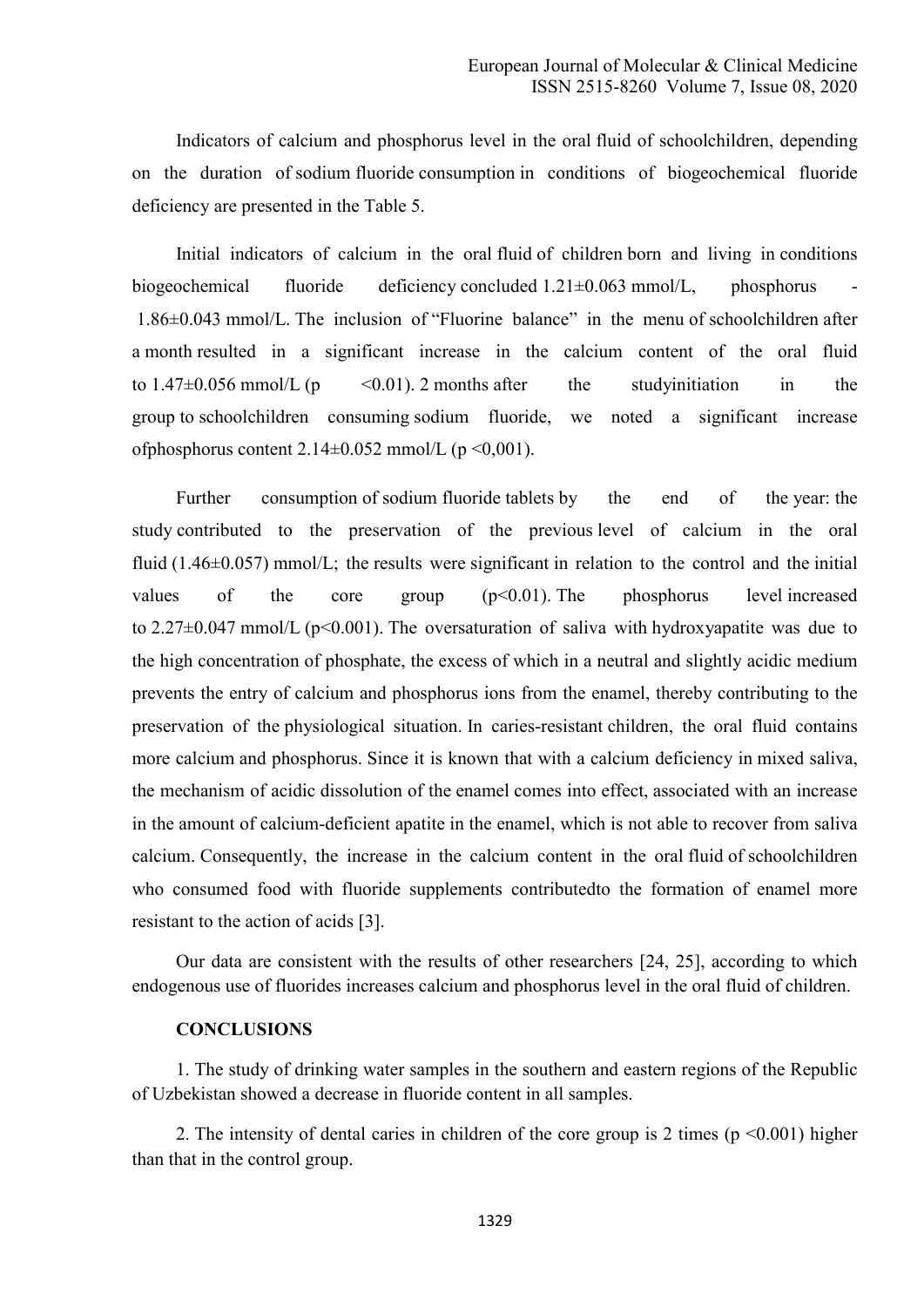3. Analysis of the data on the microelement composition of the oral fluid showed its significant decrease in all studied parameters in children of the core group. 6 months after the inclusion of fluoride tablets in the menu of children ofthe preschool educational institution, the fluoride content in the mixed saliva was  $0.113\pm0.0046$  mmol/L, i.e. the level of fluoride in the oral fluid of preschoolers of the core group was significantly  $(p<0.001)$  higher than the same indicator  $(0.019\pm0.0001 \text{ mmol/L})$  in the initial data of the core group before preventive measures.

4. Inclusion of fluoride tablets in the menu of preschool children in 6 months contributed toa significant increase in calcium content from  $1.21 \pm 0.063$  to  $1.46 \pm 0.057$  mmol/L (p<0.01) and phosphorus in the oral fluid from  $1.86 \pm 0.043$  to  $2.14 \pm 0.052$  mmol/L (p<0.001).

## **REFERENCES**

1. A.M. Hegde, S. Joshi, K. Rai, S. Shetty.Evaluation of oral hygiene status, salivary characteristics and dental caries experience in acute lymphoblastic leukemia (ALL) children/J ClinPediatr Dent. 2011 Spring; 35 (3): 319-23.

2. B. Kuter, N. Guler.Caries experience, oral disorders, oral hygiene practices and socio-demographic characteristics of autistic children. /Eur J Paediatr Dent. 2019 Sep; 20 (3): 237-241.

3. E.V.Borovski, V.K.Leontyev. Caries resistance/Stomatologiia (Mosk). 2002; 81  $(5)$ : 26-8.

4. C. Dawes, D.T.W. Wong. Role of Saliva and Salivary Diagnostics in the Advancement of Oral Health/J Dent Res. 2019 Feb; 98 (2): 133-141.

5. Carmen Llena-Puy. The rôle of saliva in maintaining oral health and as an aid to diagnosis/Med Oral Patol Oral Cir Bucal. 2006 Aug; 11 (5): E449-55.

6. Christina Stecksén-Blicks , PernillaLifHolgerson , SvanteTwetman. Effect of xylitol and xylitol-fluoride lozenges on approximal caries development in high-caries-risk children// Int J Paediatr Dent 2008 May; 18 (3): 170-7.

7. D.M.O'Mullane , R.J. Baez , S. Jones , M.A. Lennon , P.E. Petersen , A.J.Rugg-Gunn , H.Whelton , G.M.Whitford. Fluoride and Oral Health// Community Dent Health. 2016 Jun; 33 (2): 69-99.

8. Defabianis P, Re F. The role of saliva in maintaining oral health. // Minerva Stomatol. 2003 Jun; 52 (6): 301-8.

9. E.Strömberg, M.L.Hagman-Gustafsson, A.Holmén, I.Wårdh, P.Gabre.Oral status, oral hygiene habits and caries risk factors in home-dwelling elderly dependent on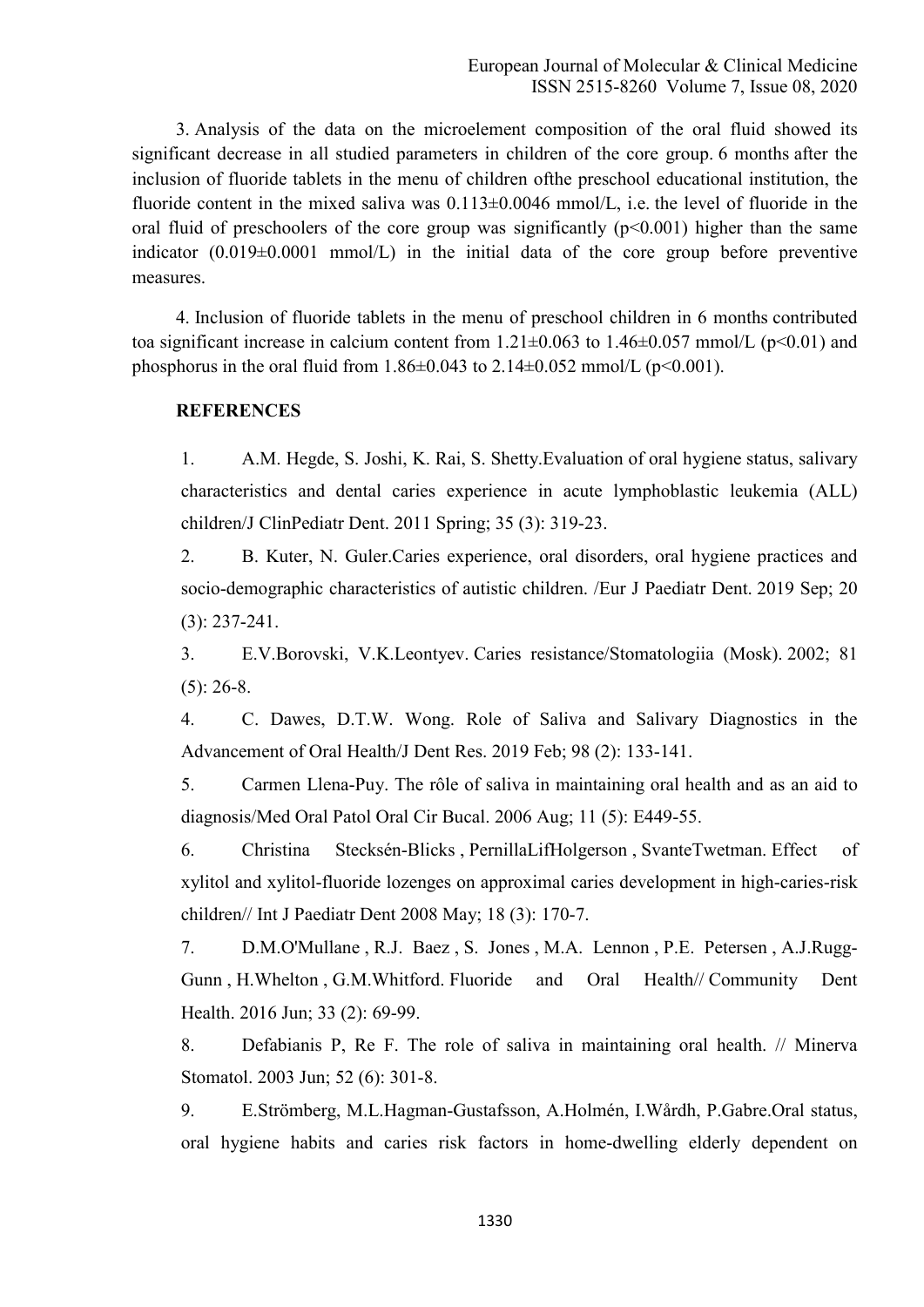moderate or substantial supportive care for daily living.// Community Dent Oral Epidemiol. 2012 Jun; 40 (3): 221-9.

10. Flink H. Studies on the prevalence of reduced salivary flow rate in relation to general health and dental caries, and effect of iron supplementation.// Swed Dent J Suppl. 2007; (192): 3-50.

11. H. Meyer-Lueckel , E.Grundmann , A.Stang. Effects of fluoride tablets on caries and fluorosis occurrence among 6- to 9-year olds using fluoridated salt// Community Dent Oral Epidemiol 2010 Aug; 38 (4): 315-23. doi: 10.1111/j.1600-0528.2010.00539.

12. I.Espelid. Caries preventive effect of fluoride in milk, salt and tablets: a literature review// Eur Arch Paediatr Dent 2009 Sep; 10 (3): 149-56. doi: 10.1007/BF03262676

13. Leone C.W, Oppenheim F.G. Physical and chemical aspects of saliva as indicators of risk for dental caries in humans.// J Dent Educ. 2001 Oct; 65 (10): 1054-62.

14. M.R.Giuca , S.Saracino , E. Giannotti , A.Ceccarini. Oral clearance of NaF from chewing gum and tablets in children and adults //Eur J Paediatr Dent 2007 Mar; 8 (1): 19- 24.

15. NieuwAmerongen A.V., Ligtenberg A.J., Veerman E.C., Ann N.Y. Implications for diagnostics in the biochemistry and physiology of saliva // Acad Sci. 2007 Mar; 1098: 1-6.

16. Thomas M.Marthaler , Andreas G. Schulte. Monitoring salt fluoridation programs through urinary excretion studies //Schweiz MonatsschrZahnmed 2005; 115 (8): 679-84 .

17. W..S Driscoll , R.Nowjack-Raymer , R.H.Selwitz , Sh. Li , S.B. Heifetz. A comparison of the caries-preventive effects of fluoride mouthrinsing, fluoride tablets, and both procedures combined: final results after eight years // J Public Health Dent Winter 1992; 52 (2): 111-6. doi: 10.1111/j.1752-7325.1992.

18. Newbrum E. Current regulations and recommendations' concerning water fluoridation, fluoride supplement and topical fluoride agents // J. dent. Res. -1992. Vol. 71, No. 5. - P. 1255-1265.

19. Riordan P.J. Fluoride supplements in caries prevention a literature review and proposal for a new dosage schedule // J. Public. Health. Dent. - 1993. -Vol. 53, no. 3.- P. 174-189 .

20. Toumba K.J., Levy S., Curson M. E.J. The fluoride content of bottled drinking water // J. Dent. Res. - 1993. - Vol. 176. - P. 266-268.